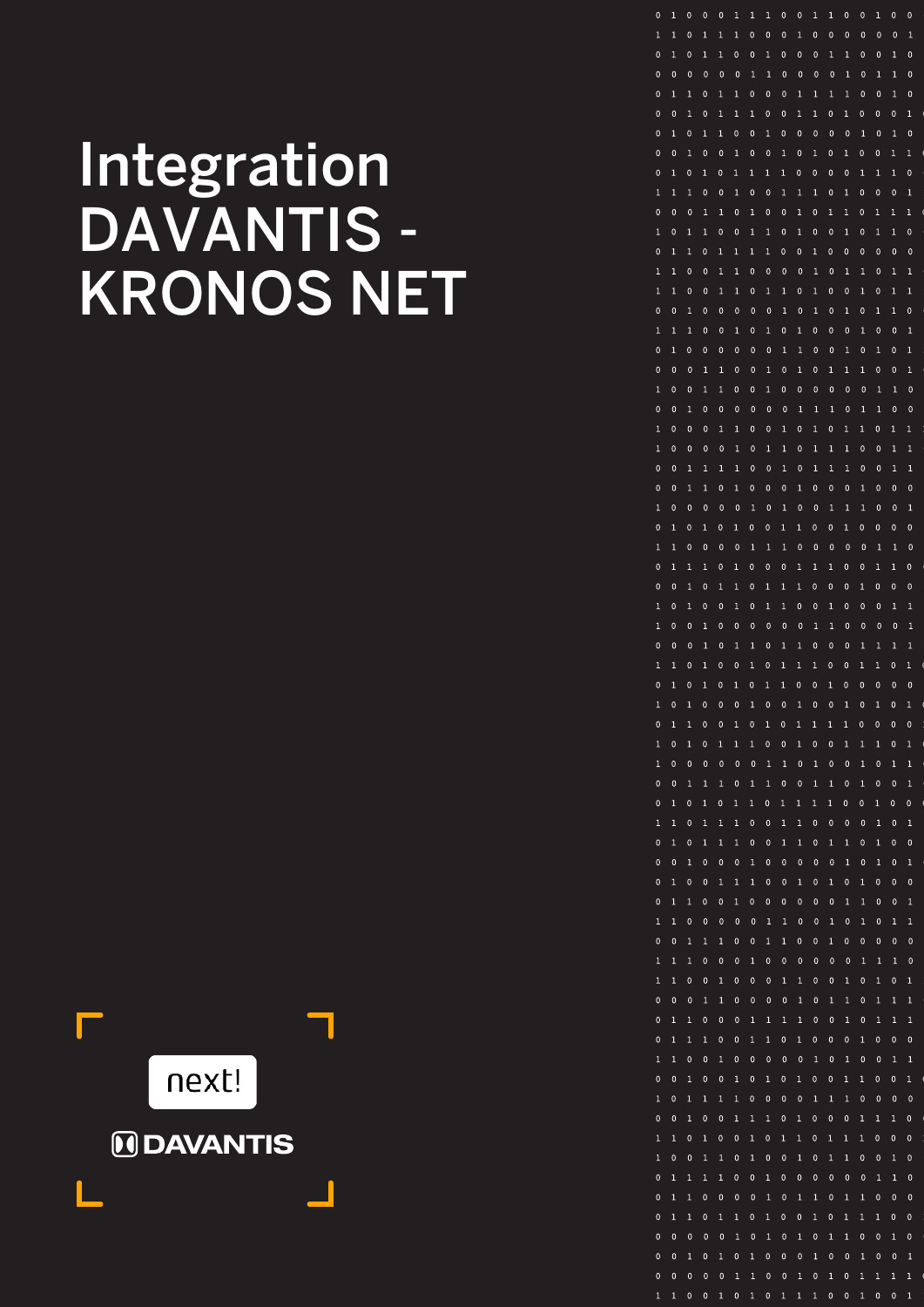## Receive DAVANTIS video analytics alarms in your Kronos NET



**DAVANTIS** is 100% devoted to video analytics for perimeter protection. More than a decade investigating beyond the obvious, using powerful and state-of-the-art algorithms to boost your cameras.

**Next!** designs and manufactures IT solutions including both software and specialized electronic

equipment built to customer needs. They provide comprehensive solutions for the integration of different data sources followed by the transfer, storage, processing and visualization of information.

Now you can monitor DAVANTIS accurate video analytics alarms in your Kronos NET monitoring software.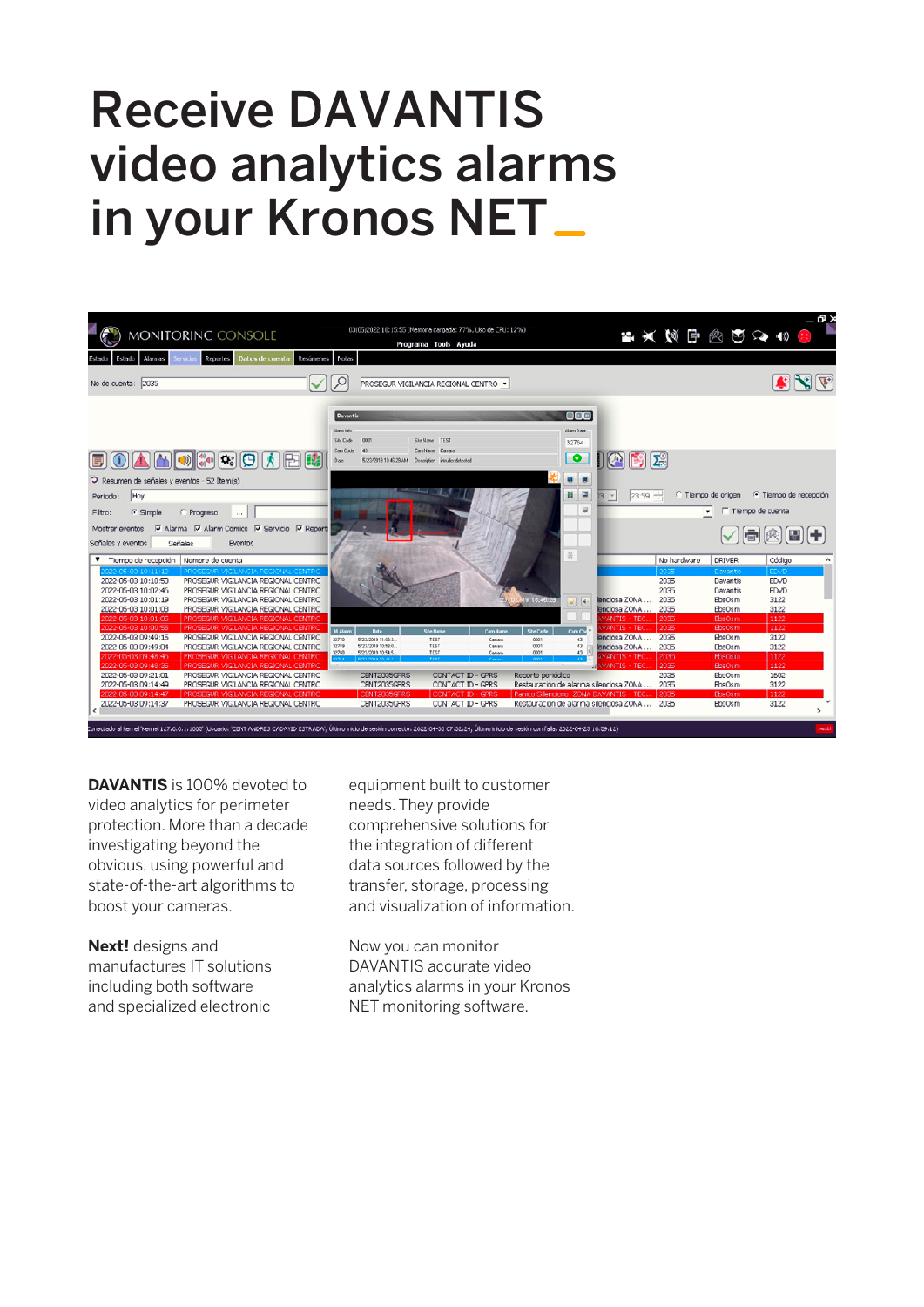# Why DAVANTIS?



#### ClickThru™ technology

Our exclusive technology is a unique, simple, efficient system integrated into all CMS, VMS and PSIM.

## Security in 3 Clicks



## Click 1

#### **Snapshot**

with a box highlighting the cause of the alarm.



## Click 2

**Video** of the alarm at the activation point.



### Click 3

**Live access**  to the camera for immediate verification.